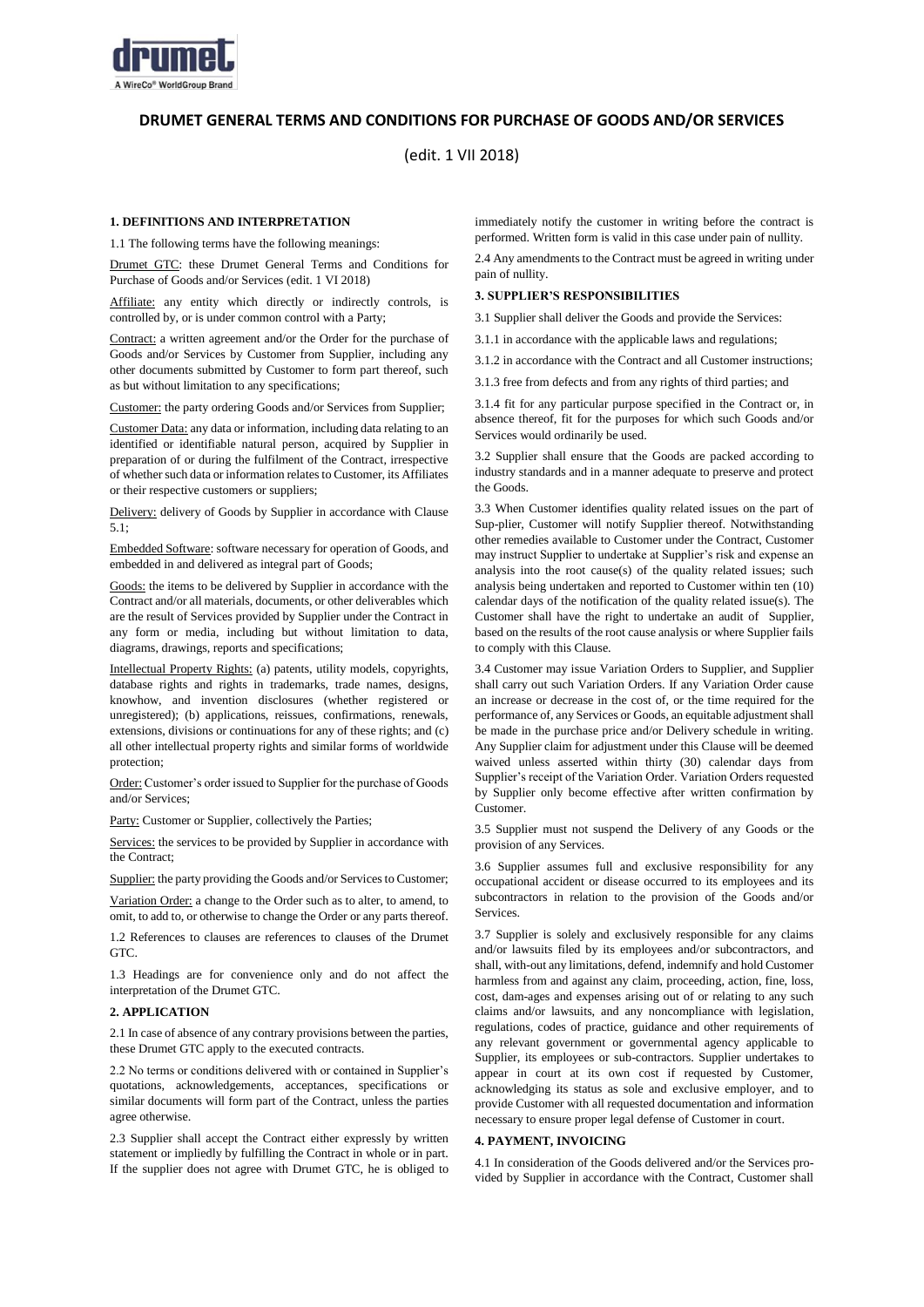pay to Supplier the purchase price stated in the Contract provided the in-voice fulfils the requirements defined by Customer.

4.2 Supplier shall submit invoices in an auditable form, complying with applicable laws, generally accepted accounting principles and the specific Customer requirements, containing the following minimum information: Supplier name, address and reference person including contact details; invoice date; invoice number; Order number and Supplier number ; address of Customer; quantity; specification of Goods and/or Services; price (total amount invoiced); currency; tax or VAT amount; tax or VAT number; Authorized Economic Operator and/or Approved Ex-porter Authorization number and/or other customs identification number, if applicable; payment terms as agreed.

4.3 Invoices must be sent to the billing address specified in the Contract.

4.4 Customer shall pay the invoice in accordance with the payment terms agreed in the Contract.

4.5 Customer will reimburse expenses only at cost and to the extent agreed in writing.

4.6 Services charged on the basis of hourly rates require written confirmation of Supplier's time sheets by Customer. Supplier shall submit such time sheets to Customer for confirmation as may be instructed by Customer but latest together with any related invoice. Confirmation of time sheets cannot be construed as acknowledgement of any claims. Customer is not obliged to pay invoices based on time sheets which are not confirmed by Customer in writing.

4.7 Customer reserves the right to set off or withhold payment for Goods and/or Services not provided in accordance with the Contract.

# **5. DELIVERY, PERFORMANCE OF SERVICES**

5.1 Unless agreed otherwise in the Contract, the Goods shall be delivered in accordance with INCOTERMS 2010 DDP, to the place defined in the Contract or, if no such place has been defined, to the address of the Customer's location.

5.2 The Services shall be provided at the place specified in the Contract or, if no such place has been specified, at Customer's place of business.

5.3 Supplier shall provide no later than at the time of acceptance of the Contract the following minimum information: number of packages and contents, the customs tariff numbers of the country of consignment, and the countries of origin for all Goods. For controlled Goods, the relevant national export control numbers must be indicated and, if the Goods and/or Services are subject to U.S. export regulations, the U.S. Export Control Classification Numbers (ECCN) or classification numbers of the International Traffic in Arms Regulations (ITAR) must be specified. Proofs of preferential origin as well as conformity declarations and marks of the country of consignment or destination are to be sub-mitted without being requested; certificates of origin upon request. Supplier shall state the Order number on all invoices (in particular but not limited to commercial, pro forma or customs invoices).

5.4 Together with the transport documents, the Supplier undertakes to provide the Customer with all other documents related to the implementation of the order, certificates and declarations in accordance with the requirements.

5.5 The Goods shall be delivered, and Services shall be provided during Customer's business hours unless otherwise requested by Customer.

5.6 Upon Delivery, Supplier (or its appointed carrier) shall provide Customer a delivery note and any other required export and import documents not mentioned in Clause 5.3. If Customer has approved partial delivery, such delivery note shall also include the outstanding balance.

5.7 Ownership of the Goods passes to Customer at Delivery. To the extent that the Goods contain Embedded Software, ownership of such Embedded Software will not pass to Customer, but Supplier shall grant, or – as applicable – shall procure that the third party owner grants, Customer and all users a worldwide, irrevocable, perpetual, transferable, non-exclusive, royalty-free right to use the Embedded Software as integral part of such Goods and/or for servicing either of them.

### **6. ACCEPTANCE**

6.1 Delivery of Goods or provision of Services is not equivalent to final acceptance of the Goods and / or Services by the Customer. Customer shall have reasonable time to inspect or test the Goods and/or Services and to report any defects to Supplier. If a defect in the Goods and/or Services was not reasonably detectable during the inspection, Customer shall have reasonable time to provide notice of such defect after it has become apparent and/or to reject the Goods and/or Services.

6.2 The Parties may agree on a certain acceptance procedure, in which case acceptance will be subject to Customer's written acceptance statement. Supplier shall inform the Customer in writing in advance about the readiness to deliver the Goods and / or Services.

6.3 Customer may enforce any remedy defined in the Contract for any Goods or Services which he refused after the inspection.

## **7. DELAY**

If the Delivery of Goods or the provision of Services does not comply with the agreed date(s), Customer may:

7.1 terminate the Contract in whole or in part with immediate effect;

7.2 refuse any subsequent delivery of the Goods or provision of the Services;

7.3 recover from Supplier any expenses reasonably incurred by Customer in obtaining the Goods and/or Services in substitution from an-other supplier;

7.4 claim damages for any cost, loss, expenses and liquidated damages incurred by Customer which are attributable to Supplier's delay; and

7.5 claim liquidated damages as agreed in the Contract.

#### **8. WARRANTY AND REMEDIES**

8.1 Supplier warrants that the Goods and/or Services comply with the Contract, including but without limitation to Supplier's responsibilities as defined in Clause 3.1.

8.2 Supplier warrants that the Goods are new and unused at the date of Delivery and remain free from defects during the warranty period.

8.3 The warranty period is twenty four (24) months from Delivery.

8.4 In case of breach of any warranty which is not remedied within forty eight (48) hours from Customer's notification, or in case of any other breach of the Contract, Customer is entitled to enforce any or more of the following remedies at its discretion and at Supplier's expense:

8.4.1 to give Supplier another opportunity to carry out any additional work necessary to ensure that the Contract is fulfilled, and/or to obtain prompt repair or replacement of the defective Goods and/or Services;

8.4.2 to carry out (or to instruct a third party to carry out) any additional work necessary to make the Goods and/or Services comply with the Contract;

8.4.3 to refuse any further Goods and/or Services;

8.4.4 to claim such damages as may have been sustained by Customer as a result of Supplier's breach of the Contract;

8.4.5 to terminate the Contract; in such event Customer has no obligation to compensate Supplier, and, at Customer's option, Supplier shall pay back to Customer any remuneration received from Customer for the Goods and/or Services and take back the Goods at Supplier's own cost and risk.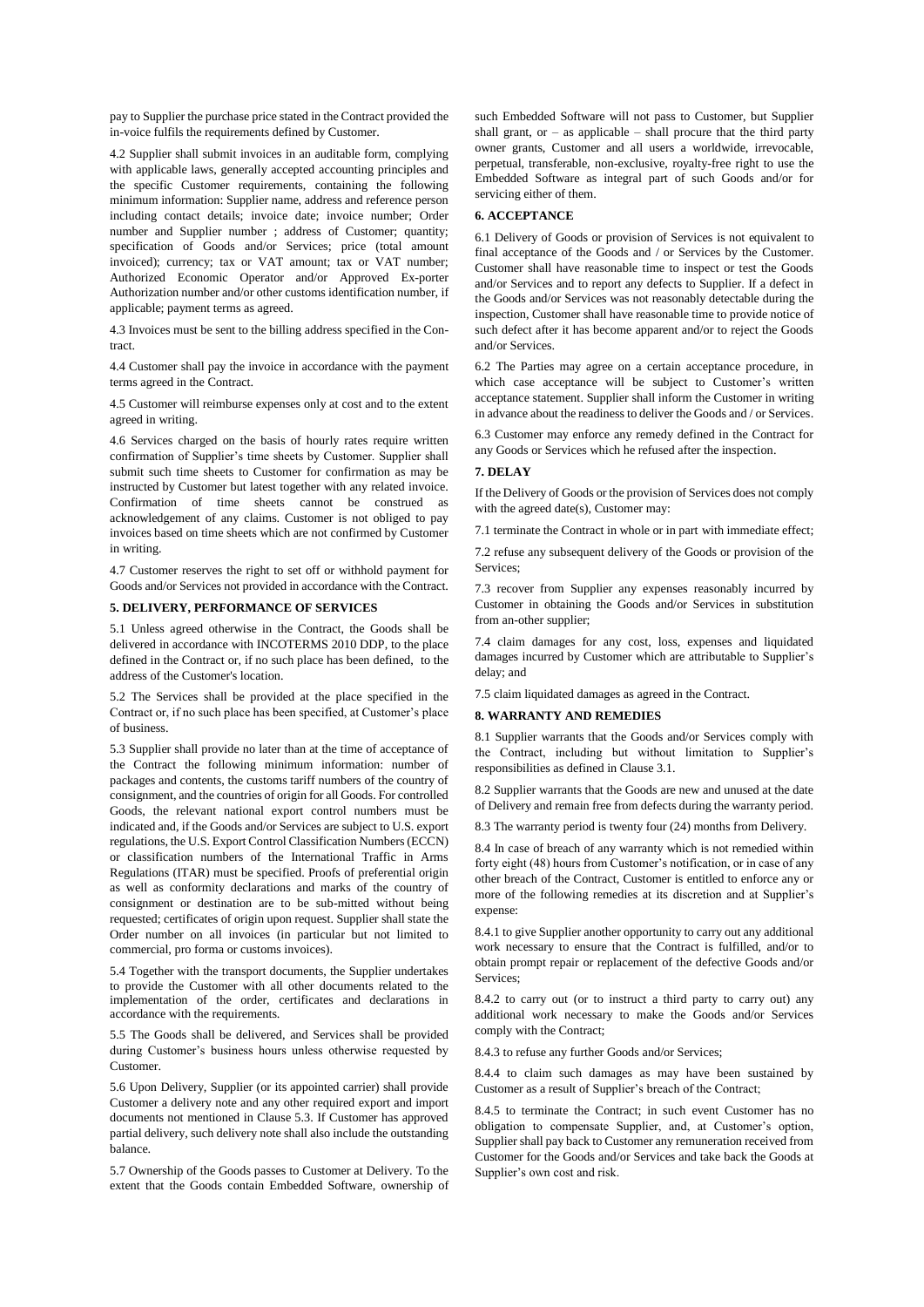8.5 In case of a breach of any warranty, the entire warranty period shall be restarted for the defective Goods/Services from the date the remediation is completed to Customer's satisfaction.

8.6 The rights and remedies available to Customer under the Contract are cumulative and are not exclusive of any rights or remedies available at law or in equity.

# **9. INTELLECTUAL PROPERTY RIGHTS**

9.1 Subject to Clause 9.2, Supplier hereby grants Customer, or undertakes to procure that Customer is granted, a worldwide, irrevocable, transferable, non-exclusive, royalty-free license to use the Intellectual Property Rights in the Goods, including Embedded Software, if any.

9.2 Supplier herewith assigns to Customer full ownership rights in any Intellectual Property Rights in Goods resulting from the Services. Sup-plier further agrees, upon Customer's request and at its cost, to take all further steps necessary to perfect Customer's ownership to the Intellectual Property Rights.

9.3 Intellectual Property Rights in any Goods created by or licensed to Supplier prior or outside a Contract (Pre-Existing IPR) will remain vested in Supplier (or the third party owner). To the extent that Pre-Existing IPR are embedded in any Goods resulting from the Services, Supplier grants, or undertakes to procure that the third party owner grants, Customer and its Affiliates a worldwide, irrevocable, transferable, non-exclusive, royalty-free license to use the Pre-Existing IPR as part of such Goods, including the right to improve, develop, market, distribute, sublicense or otherwise use such Pre-Existing IPR.

9.4 Supplier must specify in writing and prior to Delivery all open source software contained in or used by Embedded Software, if any, and request Customer's written approval. Supplier agrees to replace at its own cost any open source software components rejected by Customer with software of at least the same quality and functionality.

9.5 If any claim is made against Customer that the Goods and/or Services infringe a third party's Intellectual Property Rights, Supplier shall at its cost, but at Customer's discretion (i) procure for Customer and Customer's clients, as the case may be, the right to continue using the Goods and/or Services; (ii) modify the Goods and/or Services so they cease to be infringing; or (iii) replace the Goods and/or Services by non-infringing equivalents. Otherwise, Customer is entitled to terminate the Contract and to reclaim all sums which it has paid to Supplier thereunder.

#### **10. COMPLIANCE, INTEGRITY**

10.1 Supplier shall provide the Goods and/or Services in compliance with all relevant laws, regulations, and codes of practice.

10.2 Supplier represents and warrants that it is and will remain fully compliant with all applicable trade and customs laws, regulations, instructions, and policies, including, but not limited to, satisfying all necessary clearance requirements, proofs of origin, export and import li-censes and exemptions from, and making all proper filings with appropriate governmental bodies and/or disclosures relating to the provision of services, the release or transfer of goods, hardware, software and technology.

10.3 No material or equipment included in or used for the Goods and/or Services must originate from any company or country listed in any relevant embargo issued by the authority in the country where the Goods and/or Services will be used or an authority otherwise having influence over the equipment and material forming part of the Goods and/or Services. If any of the Goods and/or Services are or will be subject to ex-port restrictions, it is Supplier's responsibility to promptly inform Customer in writing of the particulars of such restrictions.

10.4 Both Parties warrant that each will not, directly or indirectly, and that each has no knowledge that other persons will, directly or indirectly, make any payment, gift or other commitment to its customers, to government officials or to agents, directors and employees of each Party, or any other party in a manner contrary to applicable laws (including but not limited to the U. S. Foreign Corrupt Practices Act, the UK Bribery Act 2010 and, where applicable, legislation enacted by member states and signatories implementing the OECD Convention Combating Bribery of Foreign Officials), and shall comply with all relevant laws, regulations, ordinances and rules regarding bribery and corruption. Nothing in the Contract will render either Party or any of its Affiliates liable to reimburse the other for any such consideration given or promised.

10.5 Any violation of an obligation contained in this Clause 10 is a material breach of the Contract and entitles the other Party to terminate the Contract with immediate effect and without prejudice to any further rights or remedies available thereunder or at law. Notwithstanding anything to the contrary in the Contract, Supplier shall, without any limitations, indemnify and hold harmless Customer for all liabilities, dam-ages, cost or expenses incurred as a result of any such violation and/or termination of the Contract, or arising from export restrictions concealed by Supplier.

### **11. CONFIDENTIALITY, DATA SECURITY, DATA PROTECTION**

11.1 Supplier shall keep in strict confidence all Customer Data and any other information concerning Customer's or its Affiliates' business, their products and/or their technologies which Supplier obtains in connection with the Goods and/or Services to be provided (whether before or after acceptance of the Contract). Supplier shall restrict disclosure of such confidential material to such of its employees, agents or subcontractors or other third parties as need to know the same for the purpose of the provision of the Goods and/or Services to Customer. Supplier shall ensure that such employees, agents, subcontractors or other third parties are subject to and comply with the same obligations of confidentiality as applicable to Supplier and will be liable for any unauthorized disclosures.

11.2 Supplier shall apply appropriate safeguards, adequate to the type of Customer Data to be protected, against the unauthorized access or disclosure of Customer Data and protect such Customer Data in accordance with Polish and European law and the generally accepted standards of protection in the related industry, or in the same manner and to the same degree that it protects its own confidential and proprietary information – whichever standard is higher.

11.3 Supplier must not (i) use Customer Data for any other purposes than for providing the Goods and/or Services, or (ii) reproduce the Customer Data in whole or in part in any form except as may be required by the Contract, or (iii) disclose Customer Data to any third party, except to Permitted Additional Recipients or with the prior written con-sent of Customer.

11.4 Supplier shall install and update at its own cost adequate virus protection software and operating system security patches for all computers and software utilized in connection with providing the Goods and/or Services.

11.5 Supplier shall inform Customer without delay about suspicion of breaches of data security or other serious incidents or irregularities regarding any Customer Data.

11.6 Supplier agrees that Customer is allowed to provide any information received from Supplier to any Affiliate of Customer. Supplier shall obtain in advance all necessary approval or consent for Customer to provide such information to Customer's Affiliates if such information is confidential for any reason or subject to applicable data protection or privacy laws and regulations.

#### **12. LIABILITY AND INDEMNITY**

12.1 Without prejudice to applicable mandatory law, Supplier shall, without any limitations, indemnify and hold harmless Customer for all liabilities, damages, cost, losses or expenses incurred by Customer as a result of Supplier's breach of the Contract. Supplier shall, without any limitations, indemnify and hold harmless Customer for any claim made by a third party against Customer in